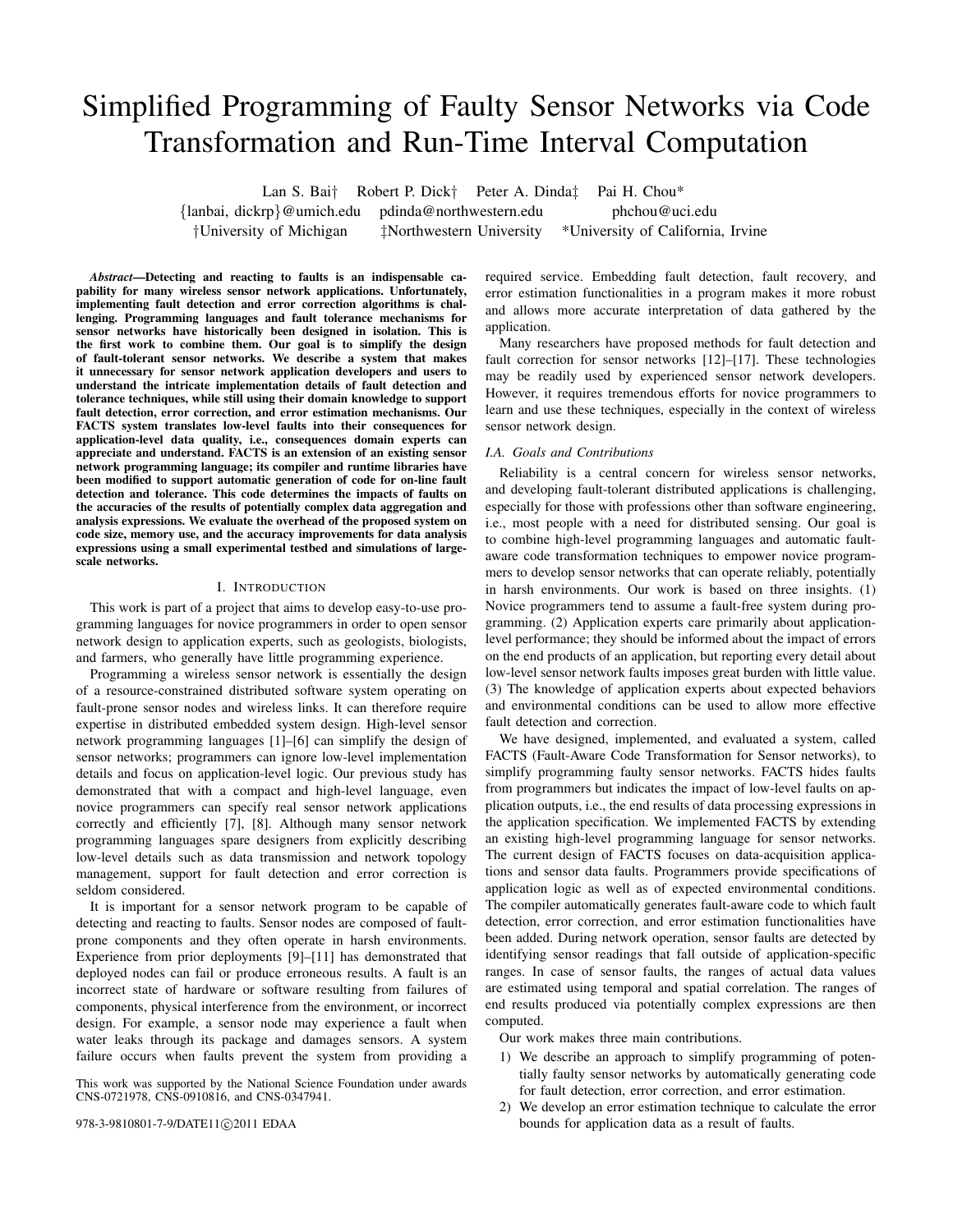

Fig. 1. Overview of FACTS system.

3) We implement this approach in a real system by modifying the compiler and runtime library for a high-level sensor network programming language.

We evaluate the overhead of our system on code size, memory use, and improvement in end result accuracy using a small-scale testbed and simulation of larger-scale networks. The average code size overhead is 15% and the average memory overhead is 3.6%. The resulting intervals produced by FACTS always contain the actual value, while the fault-unaware program can produce substantial errors. Interested readers can learn more about FACTS at our project website [18].

#### *I.B. Related Work*

Numerous high-level programming languages have been proposed for wireless sensor networks to ease their development process. These languages share a common strategy: they provide appropriate abstractions to hide low-level implementation details from programmers. For example, macro-programming languages let programmers treat the whole network as a single machine, thus hiding node-level communication details from programmers [1]–[4]. Domain-specific languages target a certain type of application and provide commonly used algorithms in their libraries [19]. Other languages [5], [6] based on commercial data processing tools let programmers describe how data are processed without concerning themselves with the details of data gathering. Though these languages have reduced programming complexity compared to node-level programming languages, none provide support for fault detection and error correction. Even if programmers are willing to deal with greatly increased implementation complexity, some macroprogramming languages do not provide node-level communication primitives, making it intractable for the programmer to implement fault detection and correction techniques. To the best of our knowledge, only one sensor network language explicitly supports fault tolerance [20]. It provides declarative annotations to specify checkpointing recovery strategies. In contrast, our system (FACTS) does not require programmers to explicitly deal with faults, making it accessible even to sensing application experts with limited programming experience. The approach used in FACTS can also be applied to other languages.

Bai et al. developed a language called WASP that allows novice programmers to specify periodic data collection applications [7]. The application implementation success rates and development times of novice programmers using this, and alternative sensor network programming languages have been experimentally evaluated. Unfortunately, WASP did not support fault modeling or management. Faulty sensor readings have the potential to distort aggregated results. Worse yet, allowing users to concern themselves with only the end results of data processing makes it less likely that sensor-level faults will be noticed. We implemented FACTS by extending WASP, as well as its compilation and runtime system, to support code transformations for fault tolerance.

Researchers have identified and classified various types of faults in sensor networks and proposed numerous approaches for fault detec-

TABLE I EXAMPLE OF FAULT CORRECTION

|                                 | Node 1 | Node 2 | Node 3   | Average      |
|---------------------------------|--------|--------|----------|--------------|
| True value $(^{\circ}C)$        | 10     |        |          |              |
| Sensor reading $(^{\circ}C)$    | 10     |        |          | 73           |
| Corrected reading $(^{\circ}C)$ | 10     | 12     | [10, 16] | [10.7, 12.7] |

tion [12], tolerance [13], [14], diagnosis [15], [16], and recovery [17], [20]. These papers concentrate on minimizing the impact of faults on system performance and availability. Our goal is to support reliability management techniques without requiring programmers to understand the their implementation details. We also propose an error estimation technique to provide application experts with a more accurate and informative view of data gathered from a network.

# II. FAULT-AWARE CODE TRANSFORMATION FOR SENSOR NETWORKS (FACTS)

We now describe the FACTS architecture.

#### *II.A. FACTS System Architecture*

The purpose of FACTS is to shift responsibility for the mechanical aspects of fault management from programmers to the programming language, compiler, and run-time libraries. In this paper, we focus on data acquisition applications. The left hand side of Figure 1 illustrates how application experts use our system. An application expert specifies application functionality and expected environmental conditions. FACTS uses this information to generate an implementation that is capable of fault detection, fault recovery, and error estimation. The application expert then deploys a network running the generated code. FACTS indicates the application-level impact of faults, i.e., the error range for the end results of potentially complex data processing expressions, while hiding component-level implementation and fault details from the application expert.

The right hand side of Figure 1 shows the system components and their purposes. The original compiler generates node-level code that implements sensing, data transmission, and data aggregation algorithms. FACTS provides a runtime library to detect faults and estimate errors. The FACTS compiler modifies and augments the original compiler in the following ways to generate fault-aware code. (1) It changes the types of some variables in the program to include extra information about error estimates. (2) It transforms arithmetic expressions to interval arithmetic expressions so the implications of faults can be propagated to the end results. (3) It inserts calls to fault detection and error estimation functions.

We now use an example to demonstrate the key ideas of our approach. Consider the application that monitors redwood tree microclimates [21]. Biologists deploy sensor nodes on a redwood tree to gather temperature and humidity data. The application periodically samples temperature and humidity, averages readings from nodes at similar heights, and sends the results to a base station. Assume at one height, there are three nodes with identifiers 1, 2, and 3. Table I shows an example of data gathered during one sampling cycle. The second row shows the ground truth values for each node. The third row shows the sensor readings. Node 3 is faulty: the fault results in an erroneous sensor reading of  $0^{\circ}$ C. Without any fault tolerance mechanisms, the average of the three values in the second row, 7.3 ◦C, is returned to the user. Unfortunately, the user is unaware that  $7.3\textdegree C$ is an erroneous result that underestimates the average temperature by  $4.7 \degree$ C.

With FACTS, the expert designing the application provides some information about the environment in a simple format. For example, the expected temperature range is  $10-30$  °C. The code generated by FACTS uses this information to detect the fault at node 3. Instead of using the incorrect value of  $0^{\circ}$ C, it indicates that the value is in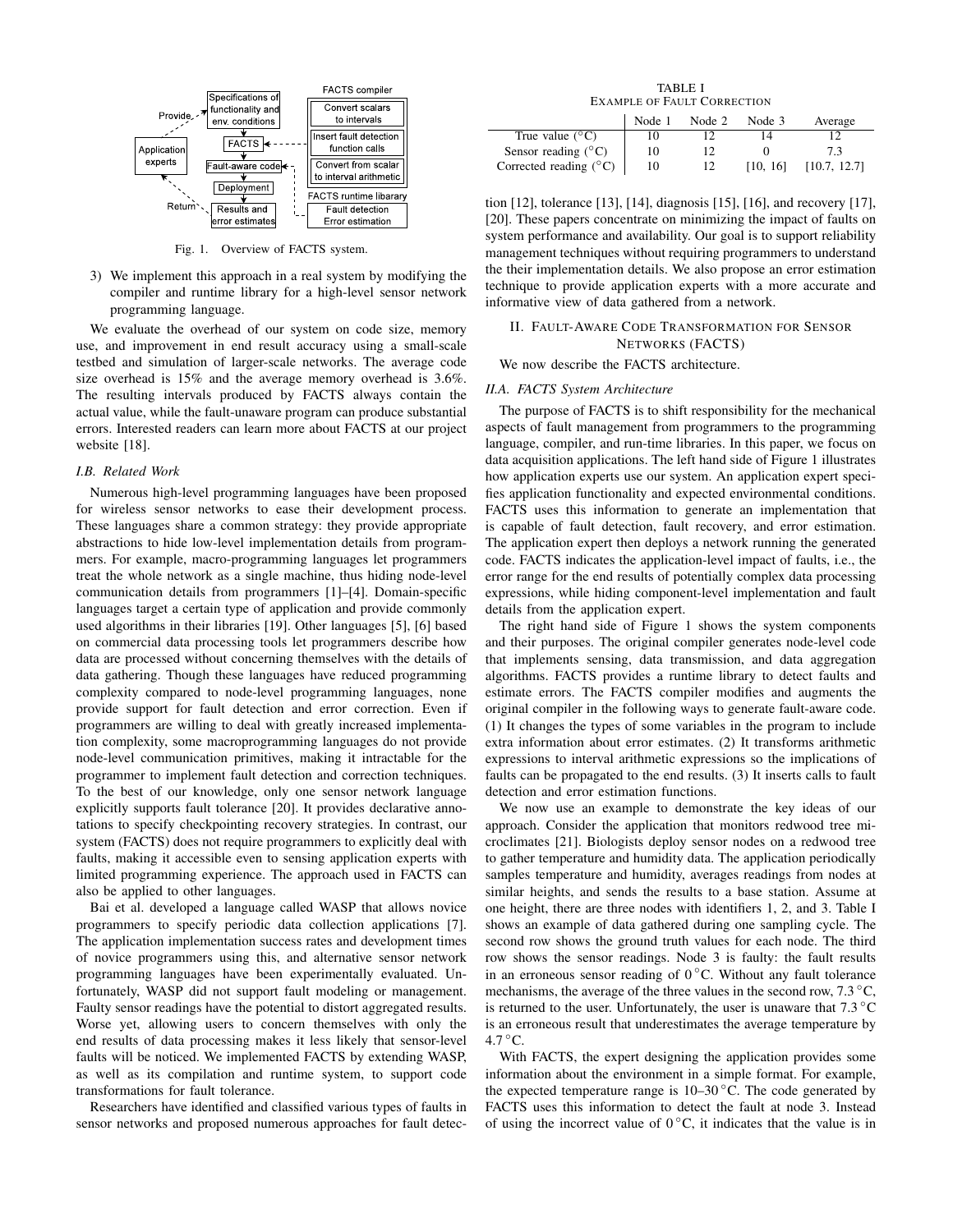the range  $10-16\degree C$  based on historical readings and readings from other nearby nodes. FACTS then propagates this interval through the expressions to produce the value of interest for the network (i.e., the average), indicating that it is in the range  $10.7-12.7\,^{\circ}\text{C}$ . The user is made aware of the system-level implications of the lowlevel fault. This error information can be further used by application experts during their data analysis and help them draw more accurate scientific conclusions. The actual techniques used in FACTS are more sophisticated than those considered in this explanatory example. For example, FACTS considers the influence of spatial and temporal correlation as well as the impact of expressions predicated on faulty variables.

Our approach has the following features.

- 1) Application experts do not need to understand the intricacies of sensor network faults or explicitly manage them.
- 2) The domain knowledge of application experts is used to allow fault detection and error estimation, without imposing much additional specification burden.
- 3) System-level error bounds are provided to application experts to allow more thorough understanding of data.

#### *II.B. Specification of Environmental Conditions*

Application experts' knowledge of environmental conditions can be used for two purposes: detecting sensor faults and correcting for faulty sensor readings. Sensed data characteristics can be determined based on sensor specifications and environmental conditions such as data value range, temporal gradient (change in value per time unit), temporal correlation, spatial variance (change in value per distance unit), and spatial correlation. In this work we use range, maximum temporal gradient, and maximum spatial gradient to describe the environmental conditions; however, these concepts can be extended to use other parameters. We extend WASP programming language to let programmers specify an expected range and maximum temporal/spatial gradient for each environmental parameter. After the programmer provides the application specification, a list of relevant physical parameters is extracted to produce a template for the programmer to input information about their expected behaviors. The programmer need only read the template and enter a few numbers.

#### *II.C. Fault Detection and Sensor Error Estimation*

In this work, we focus on methods that can be implemented efficiently in software and detect a commonly occurring class of faults. Although the proposed error estimation technique will work with any hardware or software fault detection mechanism, we use the following detection criteria in our FACTS system prototype: (1) are the sensor data within the expected range? and (2) are the environmental conditions within the operating range of the sensors?

It is common for faulty sensor nodes to produce abnormal readings. For example, developers of a habitat monitoring network observed abnormally large or small sensor readings (light, temperature, and humidity) when water penetrated the enclosure of the sensor node and affected the power supply [10]. Developers of a redwood tree macroclimate monitoring network associated out-of-range sensor readings with node faults caused by a drop in battery voltage [21]. Such faults can be detected via range checking.

As sensors cannot work properly in certain environmental conditions, sensor faults can also be detected by checking whether the current environmental conditions are within the sensor's operating range. If either requirement is violated, the sensor reading is deemed incorrect. Consider an application that gathers light level readings using TelosB sensor nodes. The S1087 light sensor on TelosB nodes has an operating temperature range of  $-10-60$  °C. Both the light and temperature sensor readings are checked to detect light sensor data



Fig. 2. Design options for error estimation based on spatial data.

faults. A fault is likely to occur if either the light sensor reading is out of the expected range or the temperature sensor reading is out of the -10–60 ◦C range. Note that when an undetected fault occurs in the temperature sensor, we may (conservatively but sometimes mistakenly) deem the light sensor to be faulty. Faults in sensors on the same node may be correlated because they share many hardware and software components; the developers of the habitat monitoring sensor network observed this correlation [10]. Therefore, the false positive rate due to faults in the sensor monitoring the operating environment is likely to be lower than would be the case in the absence of sensor fault correlation.

Local error estimation is used to indicate the intervals of actual data elements and expressions when faults are detected. Faulty sensor readings are estimated based on bounds on environmental parameters and their spatial and temporal gradients. Data gathered from a sensor network often change gradually with time and location. Temporal and spatial variations can be bounded for many applications. We use such bounds to replace erroneous values with ranges. For example, given a maximum temporal gradient for temperature of  $1^{\circ}$ C per minute, the range of a faulty temperature reading can be estimated as  $19-21\degree C$ if the most recent correct reading of  $20^{\circ}$ C was taken one minute ago. In other words, in case of an erroneous reading, the possible temperature range is estimated based on other data. The FACTS compiler creates data buffers to store historical data. The buffer size is determined based on the user-specified bounds and sampling periods. For example, if the temporal variation of temperature is at most  $5^{\circ}$ C over one hour and the temperature sampling period is 10 minutes, then a buffer of size 6 is used.

A bound on spatial gradient indicates the maximum change per meter. Error estimation using spatial gradients requires knowledge of distances between sensor nodes. If node locations are known at design time, the locations of nearby nodes can be stored in a table and used for error estimation at runtime. If node locations are unknown until deployment, distances between nodes can be estimated using node localization algorithms [22].

Error estimation using spatial gradients requires data from other nodes and may therefore introduce communication overhead. The locations where the implications of faults are estimated and the amount of spatial data used impact energy overhead and the tightness of the resulting error bounds. Figure 2 shows examples of three design options for a network composed of six nodes. A dotted arrow represents a communication link in the routing tree, originating from a child node and ending at a parent node. F indicates where a fault occurs and C indicates where the error resulting from this faulty reading is estimated. The center node has a faulty sensor reading. To simplify explanation, we ignore error estimation based on temporal changes in this example. Sensor data from the shaded nodes are used to estimate the interval for incorrect readings gathered by the faulty sensor. A solid arrow indicates the links on which the corresponding design option produces communication overhead.

In design (a) (in Figure 2), the parent node estimates the value interval for the faulty node by based on the parent node's sensor value. In design (b), the value interval at the faulty node is estimated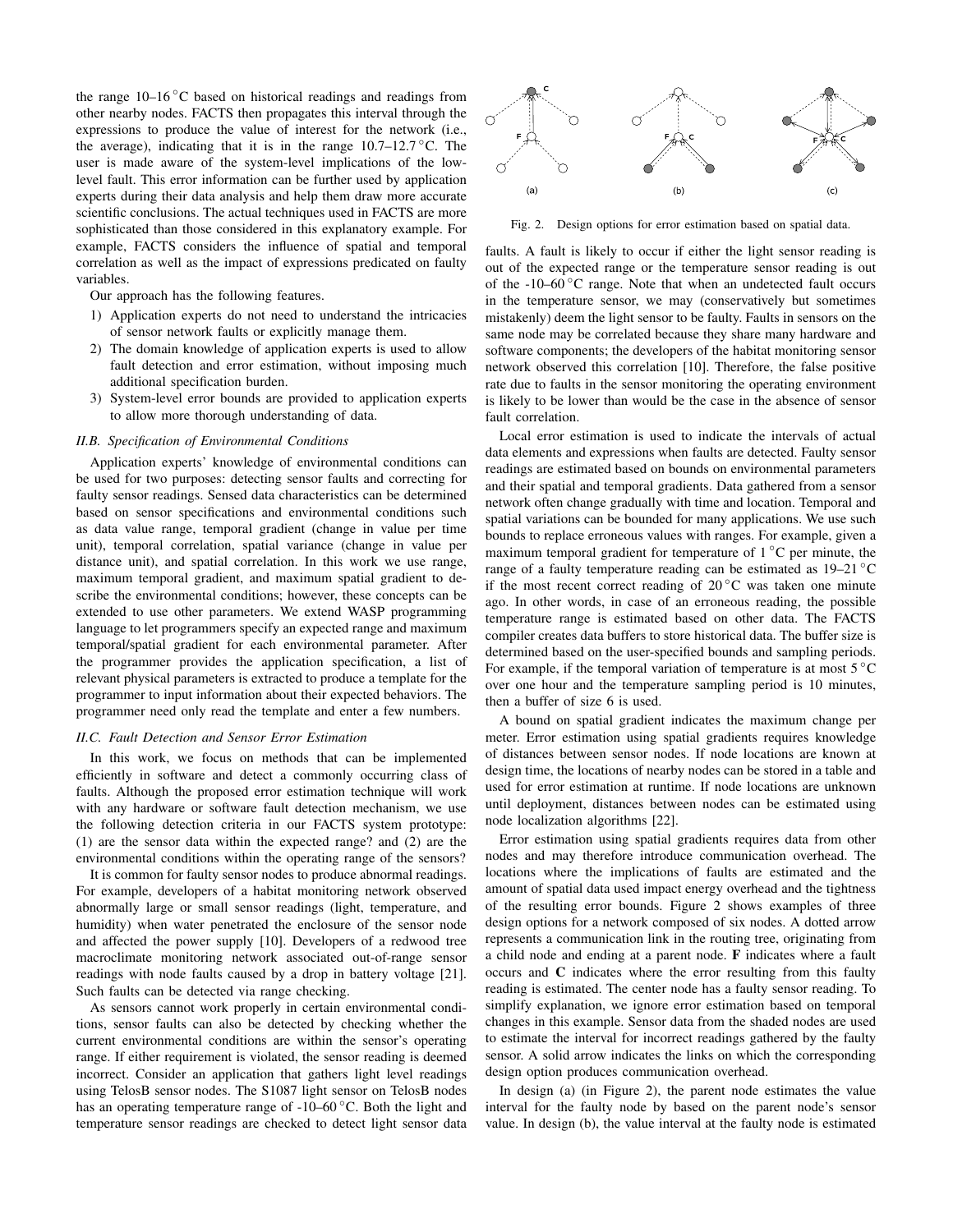using its children's readings. In design (c), the value interval at the faulty node is estimated using all its neighbors' readings. Design (a) uses only one neighboring node (parent node) for estimation, design (b) uses all children nodes, and design (c) uses all neighboring nodes. Design (a) imposes communication overhead on the link from a faulty node to its parent, design (b) requires every node to always send its own raw sensor readings to its parent, design (c) requires the faulty node to broadcast requests to which its neighbor nodes reply with their sensor readings. The more information used in estimating an interval, the tighter the bound is; design (a) provides the loosest bound with the lowest communication overhead and design (c) provides the tightest bound with the highest communication overhead. We choose design (b) in the FACTS system implementation. This option requires the least modification to the network protocol, and supports the use of multiple spatial readings for error estimation. Specifically, each node sends the aggregated results of the subtree it is the root for and its own raw sensor reading.

## *II.D. Error Propagation*

The WASP programming language supports node-level data processing functions and network-level aggregation functions. FACTS computes the errors in expression results based on the sensor readings they depend on. Specifically, FACTS returns estimated ranges associated with each requested datum, i.e., every data element in the COLLECT statement for network-level data gathering and aggregation in a WASP program. As described in Section II-C, faulty sensor readings are replaced with estimated ranges. The errors are then propagated to final results using interval arithmetic. Error estimation for network-level aggregation results can occur either in the network or at the base station. The former approach aggregates correct and faulty variables in the network and estimates the associated error. The latter approach aggregates only correct variables in the network and forwards faulty variables to the base station, where the error of the final results are computed. We adopt the former approach in FACTS because it implies smaller data transmission overhead and scales with network size and fault rate.

Errors caused by faulty sensor readings can propagate to end results via mathematical operations such as addition. The error estimation problem can be defined as follows. Given  $y = f(x_1, x_2, \dots, x_n)$ and the range of each  $x_i$ , estimate the range of y. Each  $x_i$  represents a potentially erroneous variable.  $y$  represents the returned result. This can be solved with interval arithmetic [23], in which arithmetic operations are applied to operand intervals to calculate result intervals. Interval arithmetic has been applied to rounding error estimation and circuit timing analysis. In contrast to these uses, maintaining low overhead is more important for our (on-line) application because error estimation may execute on energy- and time-constrained sensor nodes. Fortunately, for the built-in functions supported by the WASP programming language, it is easy to find the range of an output given ranges of inputs. For example, the frequently used aggregation functions such as MAX, MIN, and AVG are all monotonic, allowing the extremes of an output to be computed directly by applying the operation on extremes of inputs. The mathematical expressions and functions used in the majority of published wireless sensor network deployments can also be efficiently computed following interval arithmetic rules.

Errors can also propagate to end results via their influence on control flow. When a faulty variable is used in a predicate expression and its estimated range spans the predicate threshold, the range of the result is computed by combining the ranges that would result from either branch. For non-aggregating data collection applications, the predicates determine whether data should be sent to the base station.

For applications with in-network spatial data aggregation, the predicates determine whether data should be included in the network-level aggregation operations. For example, COLLECT AVG(y) WHERE  $x > 100$  requires the y variable of a particular node to be included in the averaging operation if that node's  $x$  value is above 100. When a fault results in the interval for  $x$  spanning 100, the range of interval  $AVG(y)$  (the average of all node y values) should span the results calculated with and without including  $y$  from the faulty node. The error estimation problem can more formally be defined as follows.

Given that  $y = f(x_1, x_2, \dots, x_n)$  where f is an aggregation function for which  $x_i$  may or may not be included in the argument list and  $n$  is number of variables, compute the range of  $y$ . The range of y can be naïvely obtained by computing the ranges for the  $2^n$  cases separately and calculating their union. The computational complexity may be acceptable for a sparse network since  $n$  is bounded by the maximum number of immediate children nodes. Fortunately, for the aggregation operations commonly used in wireless sensor network deployments, the computational complexity is less than  $\mathcal{O}(n \log n)$ . For MAX and MIN operations, including one more argument only monotonically affects the upper or lower bound of the result. Therefore, the range of the result can be easily calculated by iteratively considering each of the  $n$  variables. For AVG, adding one more variable may increase or decrease both lower and upper bounds. However, the range of the result can still be computed in  $\mathcal{O}(n \log n)$ time. For example, to get the lower bound of the AVG result, first order the lower bounds of the intervals associated with the nodes that may meet the selection requirements (but are not certain to meet them) in increasing order. Incrementally scan the ordered list, add each value to the set of values to average, and recompute the result until the local minimum for the result is reached. To get the upper bound of the AVG result, use a similar technique, but instead scan the upper bounds of the intervals in decreasing order. Consider the expression COLLECT AVG(y) WHERE  $x > 100$  as an example. Assume a network of five nodes. Their x ranges are [120], [90, 110], [80, 120], [83, 102], and [130]. Their y values are 2, 4, 6, 3, and 8. To compute the upper bound of  $AVG(y)$ , we order the y values except 2 and 8 (they must be involved in computing the average) in descending order. The average of 2 and 8 is 5. After including 6, the average becomes 5.3. After including 4, the average becomes 5. Therefore, the upper bound for  $AVG(y)$  is 5.3.

## *II.E. Automated Code Transformation*

We now describe a software implementation to support automatic online fault detection and error estimation. The following steps will be used to generate fault-aware code. (1) Replace sensor readings and the variables that depend upon them with tuples containing two variables of the same type. (2) Insert calls to fault detection functions after sensor readings are obtained. The fault detection methods have been described in Section II-C. (3) Insert calls to temporal gradientbased error estimation functions after error detection function calls to calculate ranges for faulty variables. (4) Insert calls to spatial gradient based error estimation functions before a node aggregates its received data. (5) Convert mathematical expressions involving possibly faulty variables to interval arithmetic operations. For example,  $z = x + y$ is converted to  $z, low = x, low + y, low; z, high = x, high + y, high.$ 

#### III. EXPERIMENTAL EVALUATION

We evaluated the accuracy of the value estimates provided by FACTS, as well as its impact on code size and memory use. Our evaluation uses a small-scale experimental hardware testbed and simulations of a larger-scale network composed of 74 sensor nodes with real-world data traces. This section describes the experimental setup and the results.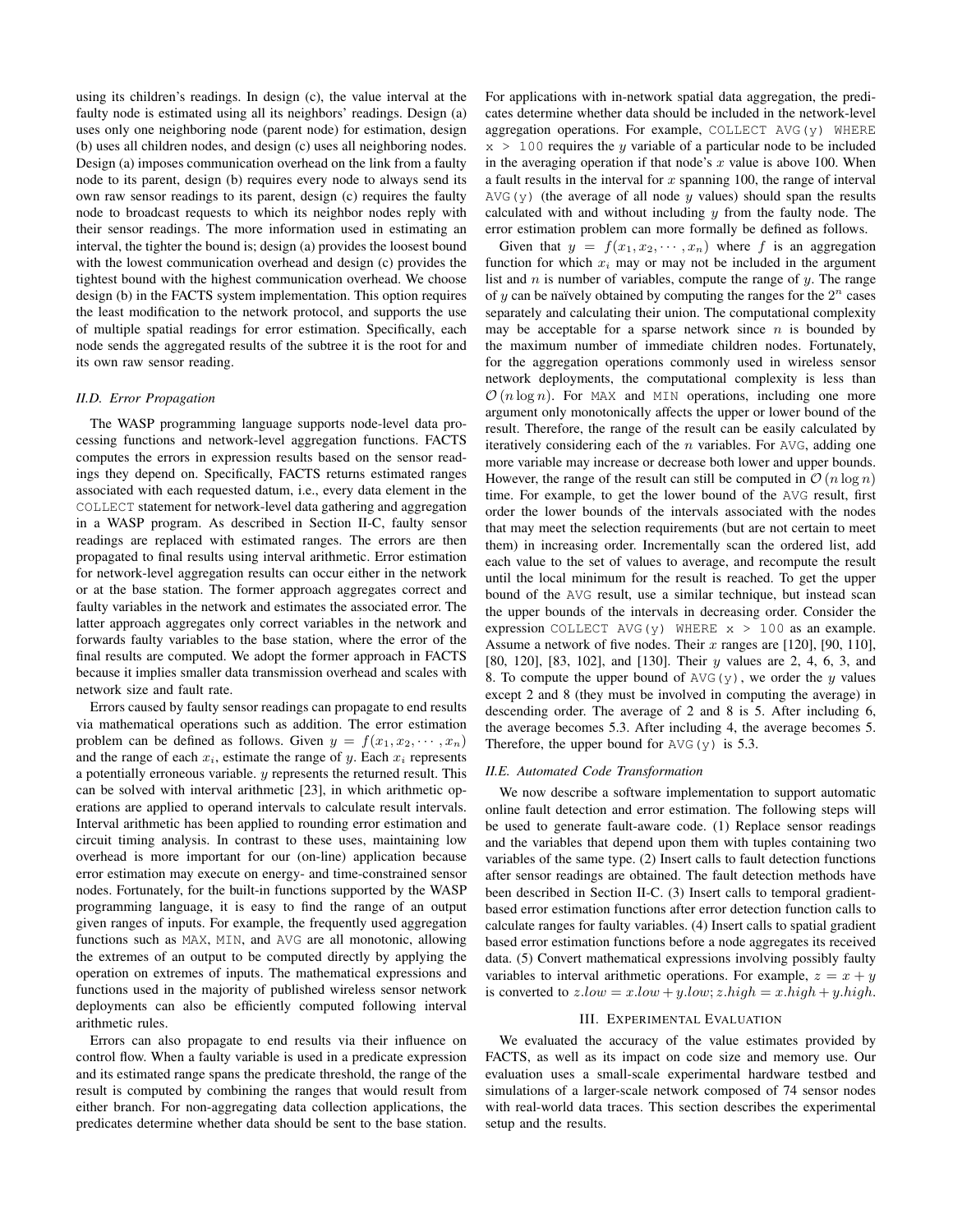

Fig. 3. Temperature interval as a function of time.

TABLE II FAULT-AWARE AND UNAWARE IMPLEMENTATIONS

|                                                                                                            | Code size $(B)$   Memory usage $(B)$ |  |                                       |  |  |  |
|------------------------------------------------------------------------------------------------------------|--------------------------------------|--|---------------------------------------|--|--|--|
|                                                                                                            |                                      |  | App.1 App.2 App.3   App.1 App.2 App.3 |  |  |  |
| Fault-unaware 32,556 33,060 27,722 2,130 2,134 2,038<br>Fault-aware 37,358 37,740 32,088 2,212 2,224 2,096 |                                      |  |                                       |  |  |  |
|                                                                                                            |                                      |  |                                       |  |  |  |
| Overhead (%)   14.7 14.2 15.7   3.8 4.2 2.7                                                                |                                      |  |                                       |  |  |  |

# *III.A. Prototype Evaluation*

We implemented a prototype of the proposed system and tested it in a small-scale sensor network consisting of four TelosB nodes. Each node samples temperature every 2 s. The average across all nodes is returned to the base station. The results contain a tuple for each sampling cycle indicating the upper and lower bounds on the average temperature. Figure 3 displays the temperature upper and lower bounds as functions of time. We injected intermittent sensor faults by shorting the terminals of the thermal sensor to produce readings of  $-39.6\,^{\circ}$ C (from a 0 V analog-to-digital converter input), e.g., at 22 s. In the absence of faults, the upper and lower bounds in Figure 3 are identical. The estimated bounds become looser over time when the intermittent fault persists, due to the use of temporal correlation to calculate the temperature interval. This section serves primarily to demonstrate that a functioning prototype of the FACTS system has been implemented, and explain its operation.

#### *III.B. Evaluation of Code Size and Memory Use Overhead*

To evaluate the impact of using FACTS on code size and memory requirements, we compared the code generated with the original WASP compiler and the extended FACTS compiler. Table II shows the code size and memory use for the three representative examples based on deployed sensor network applications [7]. Application 1 periodically gathers temperature and light data. Application 2 periodically samples light and averages data among nodes at similar heights. Application 3 periodically samples temperature and sends data only when the increase in temperature exceeds a threshold. The average code size overhead across the three applications is 15% and the average memory overhead is 3.6%.

We compare the lines of code for the high-level specification input to FACTS as well as the generated node-level code to give some evidence of its impact on programming complexity. The results are shown in Table III. The applications are the same as those used for code size and memory use estimation. FACTS only requires three to six additional lines of code in the high-level specification, depending on how many physical parameters are sensed. Note that the syntax of

# TABLE III

LINES OF CODE FOR FAULT-AWARE AND UNAWARE IMPLEMENTATIONS

|               | High-level specification |       |       | Emitted NesC code |       |       |
|---------------|--------------------------|-------|-------|-------------------|-------|-------|
|               | App.1                    | App.2 | App.3 | App.1             | App.2 | App.3 |
| Fault-unaware |                          |       |       | 489               | 495   | 484   |
| Fault-aware   |                          |       |       | 621               | 585   | 545   |



the FACTS specifications is at least as simple as that for functionality. Therefore, we argue that the programming complexity only increases slightly. Given that researchers have previously demonstrated via user studies that novice programmers can use WASP correctly and efficiently [7], and the additional specifications required by FACTS have low complexity and length, we believe that the FACTS system will remain accessible to novice programmers. In contrast, the lowlevel NesC code (excluding library code) increases in length by 61, 90, or 132 lines of code depending on application. This implies that the extra programming efforts required to manually and explicitly handle sensor faults is potentially high. With FACTS, the increased implementation complexity is not exposed to programmers.

# *III.C. Simulation of Large-Scale Network to Evaluate Impact of Varying Fault Rates*

*Simulation environment:* We use the SIDnet-SWANS simulator [24] and temperature measurement time series from a real network deployment [9] to model a network of 74 nodes that sample temperature every 29.3 seconds and aggregate data in the network. We assume two aggregation expressions: average and minimum.

*Environmental data generation:* We use the data from the LUCE deployment at the EPFL campus [9] to provide environmental data for our simulation. The LUCE deployment contains 97 weather stations that span a  $500 \text{ m} \times 300 \text{ m}$  area and ran for 6 months. We take the following steps to generate fault-free data traces from the original data set. (1) It is important that faults be rare in our input data so that we can determine the actual ground truth data values with which our fault correction system ranges and estimates will be compared. We identified a time interval in which the data drop rate from most of the nodes is small and eliminated from consideration 23 nodes that have high drop rates in that time interval. We used a onehour trace containing 9,028 data samples from 74 nodes. (2) The original data set has a period of 29.3 s with small jitter. We parse the data to produce synchronized periodic time series. Multiple samples associated with the same period are averaged, while periods without data are recovered by selecting from the valid data value distribution for the application. Combined, these faults only affected 3.7% of the time series data. (3) We determine the lower and upper bounds based on the histogram of temperature data from the 74 nodes. The histogram is shown in Figure 4, where 99.4% of the data are in the  $5-30\,^{\circ}\text{C}$  range. Inspection indicates that data outside this range are associated with spikes in the time series. We treat data outside this range as outliers. (4) We analyze the temporal and spatial correlation ignoring outliers and compute the bounds on temporal and spatial gradients. The results are  $3^{\circ}$ C per 29.3 s and  $5^{\circ}$ C per 50 m. (5) We replace faulty and missing data (only 3.7% of the original data traces) with values that are generated based on spatial and temporal correlation. The resulting data set complies with the bounds on data range, temporal gradient, and spatial gradient.

*Fault injection during evaluation:* We model sensor transient faults using Poisson processes, primarily because many transient fault processes are memory-less. This influences only our simulation results, not the design of the FACTS system, which can handle fault processes with arbitrary temporal density functions. We use independent but